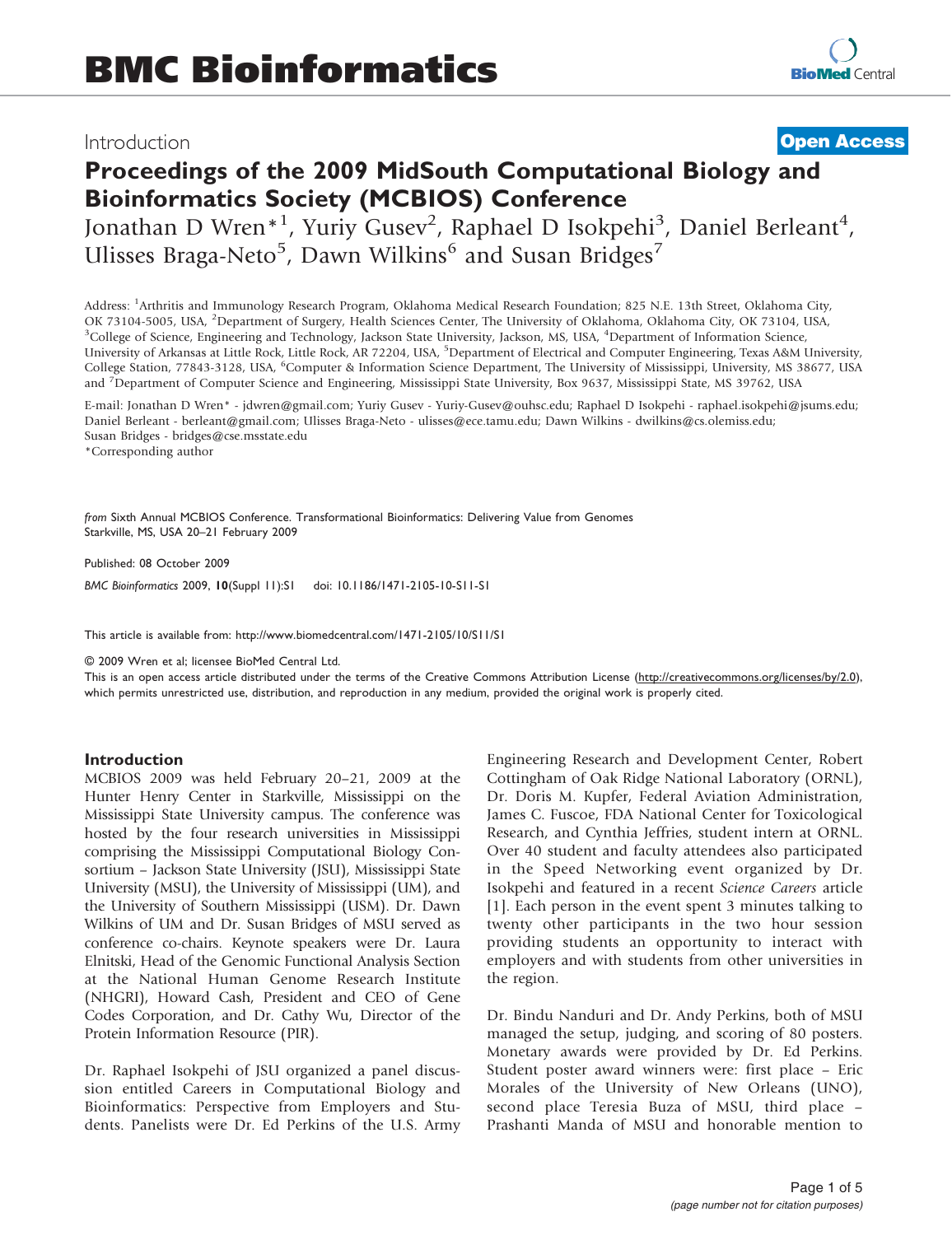Amanda Alba of the UNO, Surya Saha of MSU and Sudhir Chowbina of the Indiana University School of Informatics. Student winners for oral presentations were: first place – Enis Afgan of the University of Alabama at Birmingham, second place – Lipi R. Archarya of UNO, and third place – Anastasia Chueva of Mississippi Valley State University.

#### Proceedings summary

Thirty-two papers from the 2009 conference were submitted to be considered for inclusion in this supplement, and of them a total of 20 were accepted (62.5% accept rate), making this year's Proceedings the most stringent to date. The number of submitted papers exceeded that of the 2008 MCBIOS Proceedings [[2](#page-2-0)[-20](#page-3-0)]. As in prior conferences, we strove to be inclusive yet rigorous in the peer-review process, so that the end result is both high quality and reflective of the work presented. Papers generally fell into five categories:

#### Systems biology

A means of better understanding how systems work and interconnect as opposed to the traditional approach of isolating subcomponents and focusing on them is called Systems Biology and has become an increasingly active area of study in bioinformatics [\[21-34](#page-3-0)]. Andrey Ptitsyn offers a systems biology approach to the analysis of microarray data [[35\]](#page-3-0), partitioning gene expression space into a multi-dimensional taxonomy. Differences between "taxa" are then studied using biological pathway analysis software to associate gene expression patterns with specific phenotypes. For example, the application identifies a link between glycine metabolism aberrations and metabolic biomarkers for metastatic prostate cancer.

Gao et al. [\[36](#page-3-0)] describe an approach to better integrate data from disparate sources to reach better conclusions about biological response to stimulus than could be obtained from any of the component sources alone. Their study combined the Gene Ontology (GO) with microarray data using a bigraph data structure and associated algorithms.

Chowbina et al. address data integration from a different perspective[[37\]](#page-3-0), describing a technical resource for regulatory, signaling and biochemical reactions in human biomolecular pathways. Their resource, Human Pathway Database (HPD), integrates several existing resources to provide a web interface to access approximately one thousand pathways.

Zhang et al. present text empirics in the context of the PathBinder system [[38](#page-3-0)]. Text empirics refers to properties of texts that are derived by examining the texts themselves. It differs from the machine learning approach in that derived properties are manually curated and presented as facts that system builders can use when they are designing their systems.

#### **OMICS**

"OMICS" is a broad category, based on the fact that fields of study for biological entities often end with the suffix "omics" (e.g., transcriptomics, proteomics) [[39](#page-3-0)-[45\]](#page-3-0). Pendarvis et al. [[46](#page-3-0)] describe the creation of a workflow system to analyze mass spectrometry replicate datasets to generate a list of identified proteins and expression changes and link them to biological knowledge. Because it is compliant with proteomic data submission guidelines, users can readily publish data to public proteomic data repositories.

Mete et al. [[47\]](#page-3-0) present a novel digital image analysis approach to the automated evaluation of angiogenesis in Liver Cancer. The method identifies regional, morphological and fractal features and helps measure microvessel density on digitized images of liver tumor sections. Their results show agreement between automated calculations and manual counting of microvessels.

#### Microarray studies

Microarrays have long been a subject of bioinformatics analysis not only for better understanding transcription, but also as a model for large-scale analysis of genetic behavior [[48-56\]](#page-3-0). Van Den Berg et al. compared gene annotation enrichment tools for functional modeling of agricultural microarray data [\[57](#page-3-0)], a category that is underrepresented among current tools. Chavan et al. describe Network Analysis Toolbox in R (NATbox), which provides a menu-driven GUI for modeling and analysis of functional relationships inferred from gene expression profiles. It is suited for interdisciplinary researchers and biologists with minimal programming experience who would like to use systems biology approaches without delving into the algorithmic aspects, and can be a useful demonstration/teaching tool.

Perkins and Langston [\[59](#page-4-0)] identify a means of effectively selecting thresholds for gene expression on microarrays by identifying "cliques" or subgroups of co-expressed genes. Roughly, the idea being that individual measurements are prone to error, but when a gene is seen coexpressed with other genes, then this reinforces the validity of the expression being biologically significant.

Li et al. [[60](#page-4-0)] investigate inter- and intra-platform consistency of microarray measurements. Using pathway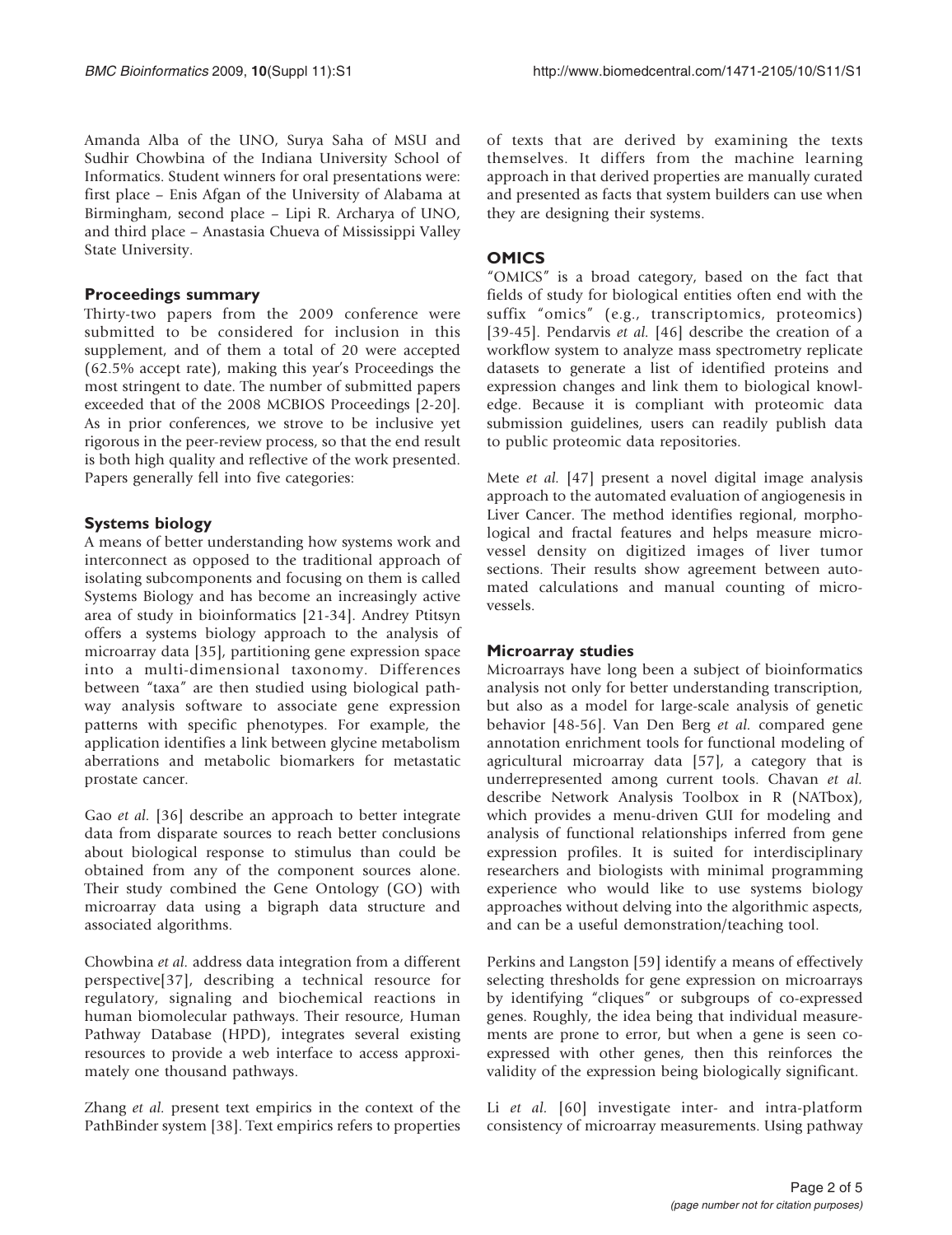<span id="page-2-0"></span>data as a guide for identifying biologically consistent results, the authors demonstrate that highly consistent biological information can be generated from different microarray platforms.

#### Genomic analysis

T.J. Jankun-Kelly and colleagues present a method to visually explore conserved domains on Multiple Sequence Alignments [\[61](#page-4-0)], simultaneously communicating the relative similarity of proteins across species and the differences in how function is expressed via conserved domains. It quickly identifies conserved domains and allows both macro (sequence-long) and micro (small amino-acid neighborhood) views.

Xu et al. [[62\]](#page-4-0) report the results of an extensive comparative genomics analysis of plant lignin biosynthesis gene families. Lignin is a major component of plant cell walls and appears to be the major cause of cell wall recalcitrance in energy production. Their analysis confirms that, among the species analyzed, the first complete lignin biosynthesis pathway appeared in moss. The major expansion of biosynthesis families occurred after the divergence of monocots and dicots and duplicated genes had many different fates. They conclude that transgenic lignin modification strategies to bioenergy feedstock may only be successful between closely related species.

T. Buza et al. report a method of automated functional annotation of the chicken genome, improving both the breadth and quality of annotation of genes [[63](#page-4-0)]. The method can facilitate functional annotation of other microarrays via an Array GO Mapper (AGOM) tool to help researchers quickly retrieve corresponding functional information.

Zhou et al. [\[64](#page-4-0)] develop CPTRA (Cross-Platform Transcriptome Analysis) to analyze Next Generation Sequencing based on Transcriptome profiling in species with limited genome information.

#### Miscellaneous

Garcia-Reyero et al. [[65](#page-4-0)] study gene expression in fathead minnows (Pimephales promelas) in well-characterized sites adjacent to sewage treatment plants and find short-term exposure to effluents were able to induce a site-specific gene expression pattern in the fathead minnow gonad and liver and to affect fish sexual behavior.

There are several other papers published in the supplement but, for space, are not summarized here: Chen and Johnson [[66\]](#page-4-0), Bright et al. [[67\]](#page-4-0), Zollanvari et al. [[68\]](#page-4-0) and Malone *et al.* [[69\]](#page-4-0).

#### Future meetings

MCBIOS 2010 will be held in Jonesboro, Arkansas, and hosted by Arkansas State University and the Arkansas Biosciences Institute. Daniel Berleant of University of Arkansas at Little Rock is the 2009–2010 President of MCBIOS and will be chair of MCBIOS 2010. Ulisses Braga-Neto of Texas A&M University is the new President-elect of the society. See [http://www.MCBIOS.](http://www.MCBIOS.org) [org](http://www.MCBIOS.org) for information regarding MCBIOS and future meetings. MCBIOS is a regional affiliate of the International Society for Computational Biology [http://www.](http://www.ISCB.org) [ISCB.org](http://www.ISCB.org).

#### Competing interests

The authors declare that they have no competing interests.

#### Authors' contributions

All authors served as co-editors for these proceedings, with JDW serving as Senior Editor. All authors helped write this editorial.

#### Acknowledgements

We would like to thank the Mississippi NSF EPSCoR for providing support for keynote speakers and the hard work of the peer-reviewers to help produce this supplement.

This article has been published as part of BMC Bioinformatics Volume 10 Supplement 11, 2009: Proceedings of the Sixth Annual MCBIOS Conference. Transformational Bioinformatics: Delivering Value from Genomes. The full contents of the supplement are available online at <http://www.biomedcentral.com/1471-2105/10?issue=S11>.

## References

- Holmes L: Perspective: Speed Networking for Scientists. Science Careers 2009.
- 2. Bottoms CA and Xu D: [Wanted: unique names for unique](http://www.ncbi.nlm.nih.gov/pubmed/18793461?dopt=Abstract) [atom positions. PDB-wide analysis of diastereotopic atom](http://www.ncbi.nlm.nih.gov/pubmed/18793461?dopt=Abstract) [names of small molecules containing diphosphate.](http://www.ncbi.nlm.nih.gov/pubmed/18793461?dopt=Abstract) BMC Bioinformatics 2008, 9(Suppl 9):S16.
- 3. Chae M, Shmookler Reis RJ and Thaden JJ: [An iterative block-](http://www.ncbi.nlm.nih.gov/pubmed/18793460?dopt=Abstract)[shifting approach to retention time alignment that pre](http://www.ncbi.nlm.nih.gov/pubmed/18793460?dopt=Abstract)[serves the shape and area of gas chromatography-mass](http://www.ncbi.nlm.nih.gov/pubmed/18793460?dopt=Abstract) [spectrometry peaks.](http://www.ncbi.nlm.nih.gov/pubmed/18793460?dopt=Abstract) BMC Bioinformatics 2008, 9(Suppl 9):S15.
- 4. Churbanov A and Winters-Hilt S: [Clustering ionic flow blockade](http://www.ncbi.nlm.nih.gov/pubmed/18793458?dopt=Abstract) [toggles with a mixture of HMMs.](http://www.ncbi.nlm.nih.gov/pubmed/18793458?dopt=Abstract) BMC Bioinformatics 2008, 9(Suppl 9):S13.
- 5. Dozmorov MG, Kyker KD, Hauser PJ, Saban R, Buethe DD, Dozmorov I, Centola MB, Culkin DJ and Hurst RE: [From](http://www.ncbi.nlm.nih.gov/pubmed/18793468?dopt=Abstract) [microarray to biology: an integrated experimental, statis](http://www.ncbi.nlm.nih.gov/pubmed/18793468?dopt=Abstract)[tical and in silico analysis of how the extracellular matrix](http://www.ncbi.nlm.nih.gov/pubmed/18793468?dopt=Abstract) [modulates the phenotype of cancer cells.](http://www.ncbi.nlm.nih.gov/pubmed/18793468?dopt=Abstract) BMC Bioinformatics 2008, 9(Suppl 9):S4.
- 6. Frank RL, Kandoth C and Ercal F: [Validation of an NSP-based](http://www.ncbi.nlm.nih.gov/pubmed/18793465?dopt=Abstract) [\(negative selection pattern\) gene family identification](http://www.ncbi.nlm.nih.gov/pubmed/18793465?dopt=Abstract) [strategy.](http://www.ncbi.nlm.nih.gov/pubmed/18793465?dopt=Abstract) BMC Bioinformatics 2008, 9(Suppl 9):S2.
- 7. Giles CB and Wren JD: [Large-scale directional relationship](http://www.ncbi.nlm.nih.gov/pubmed/18793456?dopt=Abstract) [extraction and resolution.](http://www.ncbi.nlm.nih.gov/pubmed/18793456?dopt=Abstract) BMC Bioinformatics 2008, 9(Suppl 9): S11.
- 8. Hong H, Su Z, Ge W, Shi L, Perkins R, Fang H, Xu J, Chen JJ, Han T and Kaput J, et al: [Assessing batch effects of genotype calling](http://www.ncbi.nlm.nih.gov/pubmed/18793462?dopt=Abstract)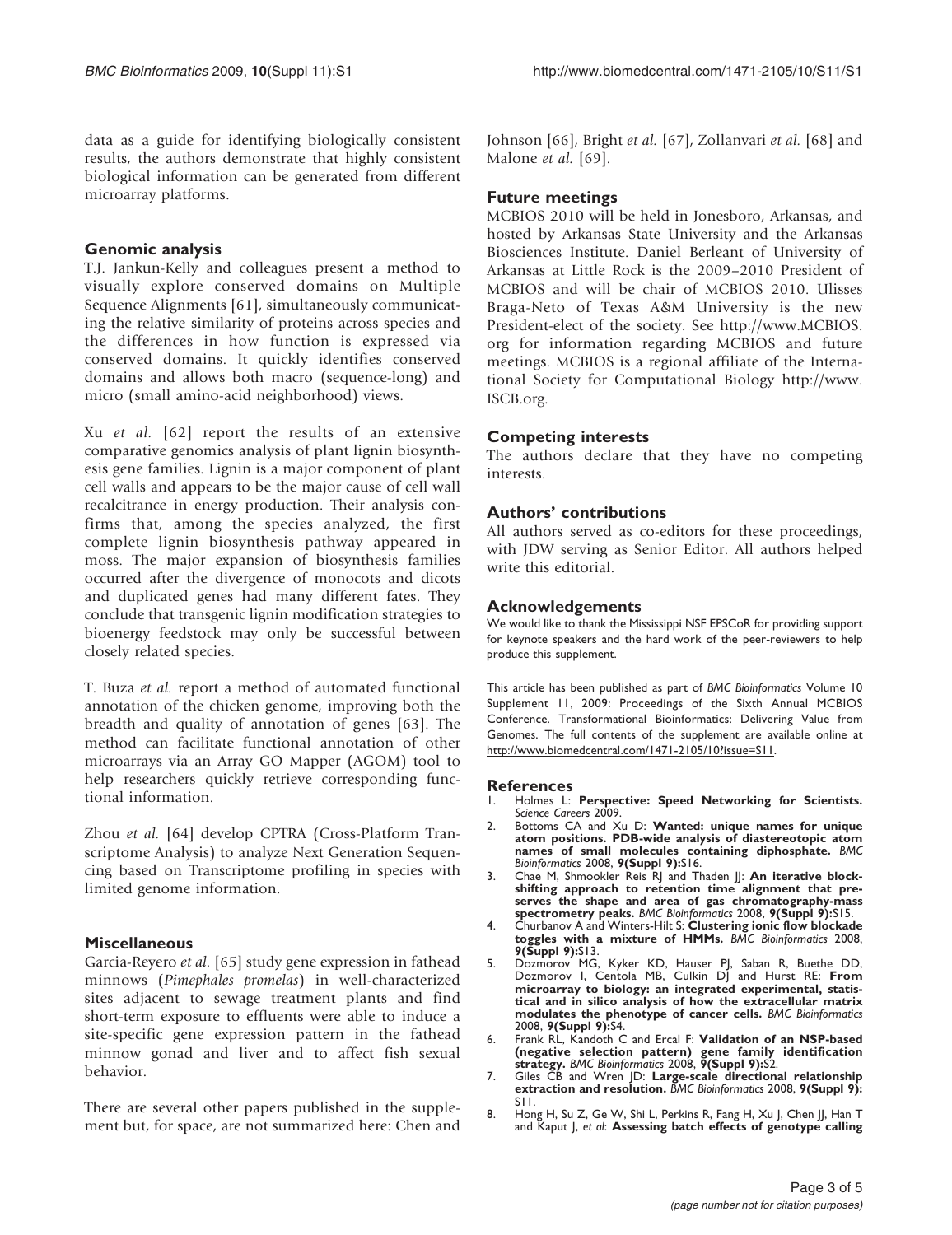<span id="page-3-0"></span>[algorithm BRLMM for the Affymetrix GeneChip Human](http://www.ncbi.nlm.nih.gov/pubmed/18793462?dopt=Abstract) [Mapping 500 K array set using 270 HapMap samples.](http://www.ncbi.nlm.nih.gov/pubmed/18793462?dopt=Abstract) BMC Bioinformatics 2008, 9(Suppl 9):S17.

- 9. Huan T, Sivachenko AY, Harrison SH and Chen JY: [ProteoLens: a](http://www.ncbi.nlm.nih.gov/pubmed/18793469?dopt=Abstract) [visual analytic tool for multi-scale database-driven biological](http://www.ncbi.nlm.nih.gov/pubmed/18793469?dopt=Abstract) [network data mining.](http://www.ncbi.nlm.nih.gov/pubmed/18793469?dopt=Abstract) BMC Bioinformatics 2008, 9(Suppl 9):S5.
- 10. Kulkarni V, Errami M, Barber R and Garner HR: [Exhaustive](http://www.ncbi.nlm.nih.gov/pubmed/18793467?dopt=Abstract) [prediction of disease susceptibility to coding base changes in](http://www.ncbi.nlm.nih.gov/pubmed/18793467?dopt=Abstract) [the human genome.](http://www.ncbi.nlm.nih.gov/pubmed/18793467?dopt=Abstract) BMC Bioinformatics 2008, 9(Suppl 9):S3.
- 11. Lee T, Desai VG, Velasco C, Reis RJ and Delongchamp RR: [Testing](http://www.ncbi.nlm.nih.gov/pubmed/18793466?dopt=Abstract)<br>[for treatment effects on gene ontology.](http://www.ncbi.nlm.nih.gov/pubmed/18793466?dopt=Abstract) BMC Bioinformatics 2008, 9(Suppl 9):S20.
- 12. Mete M, Tang F, Xu X and Yuruk N: [A structural approach for](http://www.ncbi.nlm.nih.gov/pubmed/18793464?dopt=Abstract) [finding functional modules from large biological networks.](http://www.ncbi.nlm.nih.gov/pubmed/18793464?dopt=Abstract) BMC Bioinformatics 2008, 9(Suppl 9):S19.
- 13. Ptitsyn A: [Comprehensive analysis of circadian periodic](http://www.ncbi.nlm.nih.gov/pubmed/18793463?dopt=Abstract)<br>[pattern in plant transcriptome.](http://www.ncbi.nlm.nih.gov/pubmed/18793463?dopt=Abstract) BMC Bioinformatics 2008, 9(Suppl 9):S18.
- 14. Ptitsyn AA, Weil MM and Thamm DH: [Systems biology approach](http://www.ncbi.nlm.nih.gov/pubmed/18793472?dopt=Abstract) [to identification of biomarkers for metastatic progression in](http://www.ncbi.nlm.nih.gov/pubmed/18793472?dopt=Abstract) [cancer.](http://www.ncbi.nlm.nih.gov/pubmed/18793472?dopt=Abstract) BMC Bioinformatics 2008, 9(Suppl 9):S8.
- 15. Quest D, Dempsey K, Shafiullah M, Bastola D and Ali H: [MTAP: the](http://www.ncbi.nlm.nih.gov/pubmed/18793470?dopt=Abstract) [motif tool assessment platform.](http://www.ncbi.nlm.nih.gov/pubmed/18793470?dopt=Abstract) BMC Bioinformatics 2008, 9(Suppl 9):S6.
- 16. Rawat A, Seifert GJ and Deng Y: [Novel implementation of](http://www.ncbi.nlm.nih.gov/pubmed/18793471?dopt=Abstract) [conditional co-regulation by graph theory to derive co-](http://www.ncbi.nlm.nih.gov/pubmed/18793471?dopt=Abstract)[expressed genes from microarray data.](http://www.ncbi.nlm.nih.gov/pubmed/18793471?dopt=Abstract) BMC Bioinformatics 2008, 9(Suppl 9):S7.
- Roux B and Winters-Hilt S: [Hybrid MM/SVM structural sensors](http://www.ncbi.nlm.nih.gov/pubmed/18793457?dopt=Abstract) [for stochastic sequential data.](http://www.ncbi.nlm.nih.gov/pubmed/18793457?dopt=Abstract) BMC Bioinformatics 2008, 9(Suppl 9):S12.
- 18. Shi L, Jones WD, Jensen RV, Harris SC, Perkins RG, Goodsaid FM, Guo L, Croner LJ, Boysen C and Fang H, et al: [The balance of](http://www.ncbi.nlm.nih.gov/pubmed/18793455?dopt=Abstract) [reproducibility, sensitivity, and specificity of lists of differ](http://www.ncbi.nlm.nih.gov/pubmed/18793455?dopt=Abstract)[entially expressed genes in microarray studies.](http://www.ncbi.nlm.nih.gov/pubmed/18793455?dopt=Abstract) BMC Bioinformatics 2008, 9(Suppl 9):S10.
- 19. Su Z, Hong H, Fang H, Shi L, Perkins R and Tong W: [Very](http://www.ncbi.nlm.nih.gov/pubmed/18793473?dopt=Abstract) Important Pool (VIP) genes – [an application for microarray-](http://www.ncbi.nlm.nih.gov/pubmed/18793473?dopt=Abstract)[based molecular signatures.](http://www.ncbi.nlm.nih.gov/pubmed/18793473?dopt=Abstract) BMC Bioinformatics 2008, 9(Suppl 9):S9.
- 20. Zielinski JS, Bouaynaya N, Schonfeld D and O'Neill W: [Time](http://www.ncbi.nlm.nih.gov/pubmed/18793459?dopt=Abstract)[dependent ARMA modeling of genomic sequences.](http://www.ncbi.nlm.nih.gov/pubmed/18793459?dopt=Abstract) BMC<br>Bioinformatics 2008, 9(Suppl 9):S14.
- 21. Centler F, Kaleta C, di Fenizio PS and Dittrich P: [Computing](http://www.ncbi.nlm.nih.gov/pubmed/18480100?dopt=Abstract) [chemical organizations in biological networks.](http://www.ncbi.nlm.nih.gov/pubmed/18480100?dopt=Abstract) Bioinformatics<br>2008, 24:1611–1618.
- 22. Li Y, Agarwal P and Rajagopalan D: [A global pathway crosstalk](http://www.ncbi.nlm.nih.gov/pubmed/18434343?dopt=Abstract) [network.](http://www.ncbi.nlm.nih.gov/pubmed/18434343?dopt=Abstract) Bioinformatics 2008, 24:1442–1447.
- 23. Mazurie A, Bonchev D, Schwikowski B and Buck GA: [Phylogenetic](http://www.ncbi.nlm.nih.gov/pubmed/18820265?dopt=Abstract) [distances are encoded in networks of interacting pathways.](http://www.ncbi.nlm.nih.gov/pubmed/18820265?dopt=Abstract) Bioinformatics 2008, 24:2579–2585.
- Vyshemirsky V and Girolami M: [BioBayes: a software package](http://www.ncbi.nlm.nih.gov/pubmed/18632751?dopt=Abstract) [for Bayesian inference in systems biology.](http://www.ncbi.nlm.nih.gov/pubmed/18632751?dopt=Abstract) Bioinformatics 2008, 24:1933–1934.
- **2020 Weidemann A, Richter S, Stein M, Sahle S, Gauges R, Gabdoulline R, Surovtsova I, Semmelrock N, Besson B and Rojas I, et al.** SYCAMORE – [a systems biology computational analysis](http://www.ncbi.nlm.nih.gov/pubmed/18463116?dopt=Abstract) [and modeling research environment.](http://www.ncbi.nlm.nih.gov/pubmed/18463116?dopt=Abstract) Bioinformatics 2008, 24:1463–1464.
- 26. Xiong H and Choe Y: [Structural systems identification of](http://www.ncbi.nlm.nih.gov/pubmed/18175769?dopt=Abstract) [genetic regulatory networks.](http://www.ncbi.nlm.nih.gov/pubmed/18175769?dopt=Abstract) Bioinformatics 2008, 24:553-560.
- 27. Suderman M and Hallett M: [Tools for visually exploring](http://www.ncbi.nlm.nih.gov/pubmed/17720984?dopt=Abstract) [biological networks.](http://www.ncbi.nlm.nih.gov/pubmed/17720984?dopt=Abstract) Bioinformatics 2007, 23:2651–2659.
- 28. Saeys Y, Inza I and Larranaga P: [A review of feature selection](http://www.ncbi.nlm.nih.gov/pubmed/17720704?dopt=Abstract) [techniques in bioinformatics.](http://www.ncbi.nlm.nih.gov/pubmed/17720704?dopt=Abstract) Bioinformatics 2007, 23:2507–2517.
- 29. Hibbs MA, Hess DC, Myers CL, Huttenhower C, Li K and Troyanskaya OG: [Exploring the functional landscape of gene](http://www.ncbi.nlm.nih.gov/pubmed/17724061?dopt=Abstract) [expression: directed search of large microarray compendia.](http://www.ncbi.nlm.nih.gov/pubmed/17724061?dopt=Abstract) Bioinformatics 2007, 23:2692–2699.
- 30. Avila-Campillo I, Drew K, Lin J, Reiss DJ and Bonneau R: [BioNetBuilder: automatic integration of biological net-](http://www.ncbi.nlm.nih.gov/pubmed/17138585?dopt=Abstract)[works.](http://www.ncbi.nlm.nih.gov/pubmed/17138585?dopt=Abstract) Bioinformatics 2007, 23:392–393.
- 31. Schmidt H: [SBaddon: high performance simulation for the](http://www.ncbi.nlm.nih.gov/pubmed/17237071?dopt=Abstract) [Systems Biology Toolbox for MATLAB.](http://www.ncbi.nlm.nih.gov/pubmed/17237071?dopt=Abstract) Bioinformatics 2007, 23:646–647.
- 32. Schmidt H, Drews G, Vera J and Wolkenhauer O: [SBML export](http://www.ncbi.nlm.nih.gov/pubmed/17384017?dopt=Abstract) [interface for the systems biology toolbox for MATLAB.](http://www.ncbi.nlm.nih.gov/pubmed/17384017?dopt=Abstract) Bioinformatics 2007, 23:1297–1298.
- Shah AR, Singhal M, Klicker KR, Stephan EG, Wiley HS and Waters KM: [Enabling high-throughput data management for](http://www.ncbi.nlm.nih.gov/pubmed/17324940?dopt=Abstract)

[systems biology: the Bioinformatics Resource Manager.](http://www.ncbi.nlm.nih.gov/pubmed/17324940?dopt=Abstract) Bioinformatics 2007, 23:906-909.

- 34. Li P, Oinn T, Soiland S and Kell DB: [Automated manipulation of](http://www.ncbi.nlm.nih.gov/pubmed/18056069?dopt=Abstract) [systems biology models using libSBML within Taverna](http://www.ncbi.nlm.nih.gov/pubmed/18056069?dopt=Abstract) [workflows.](http://www.ncbi.nlm.nih.gov/pubmed/18056069?dopt=Abstract) Bioinformatics 2008, 24:287–289.
- 35. Ptitsyn A: Computational analysis of gene expression space associated with metastatic cancer. BMC Bioinformatics 2009, 10(Suppl 11):S6.
- 36. Gao C, Dang X, Chen Y and Wilkins D: Graph ranking for exploratory gene data analysis. BMC Bioinformatics 2009,  $10(Suppl 11):520$ .
- 37. Chowbina SR, Wu X, Zhang F, Li PM, Pandy R, Kasamsetty HN and Chen JY: HPD: An Online Integrated Human Pathway Database Enabling Systems Biology Studies. BMC Bioinformatics 2009, 10(Suppl 11):S5.
- 38. Zhang L, Berleant D, Ding J, Cao T and Wurtele ES: PathBinder text empirics and automatic extraction of biomolecular interactions. BMC Bioinformatics 2009, 10(Suppl 11):S18.
- 39. Toyoda T, Mochizuki Y, Player K, Heida N, Kobayashi N and<br>Sakaki Y: **[OmicBrowse: a browser of multidimensional omics](http://www.ncbi.nlm.nih.gov/pubmed/17077097?dopt=Abstract)** [annotations.](http://www.ncbi.nlm.nih.gov/pubmed/17077097?dopt=Abstract) Bioinformatics 2007, 23:524–526.
- 40. Polpitiya AD, Qian WJ, Jaitly N, Petyuk VA, Adkins JN, Camp DG 2nd, Anderson GA and Smith RD: [DAnTE: a statistical](http://www.ncbi.nlm.nih.gov/pubmed/18453552?dopt=Abstract) [tool for quantitative analysis of -omics data.](http://www.ncbi.nlm.nih.gov/pubmed/18453552?dopt=Abstract) Bioinformatics 2008, 24:1556–1558.
- 41. Xia T and Dickerson JA: [OmicsViz: Cytoscape plug-in for](http://www.ncbi.nlm.nih.gov/pubmed/18779234?dopt=Abstract) [visualizing omics data across species.](http://www.ncbi.nlm.nih.gov/pubmed/18779234?dopt=Abstract) Bioinformatics 2008, 24:2557–2558.
- 42. Gong L, Owen RP, Gor W, Altman RB and Klein TE: PharmGKB: an integrated resource of pharmacogenomic data and knowledge. Curr Protoc Bioinformatics 2008, Chapter 14(Unit 14):17.
- 43. Kao HL and Gunsalus KC: [Browsing multidimensional mole](http://www.ncbi.nlm.nih.gov/pubmed/18819079?dopt=Abstract)[cular networks with the generic network browser \(N-](http://www.ncbi.nlm.nih.gov/pubmed/18819079?dopt=Abstract)[Browse\).](http://www.ncbi.nlm.nih.gov/pubmed/18819079?dopt=Abstract) Curr Protoc Bioinformatics 2008, Chapter 9(Unit 9):11.
- Martens L, Jones P and Cote R: Using the Proteomics Identifications Database (PRIDE). Curr Protoc Bioinformatics 2008, Chapter 13(Unit 13):18.
- 45. Yeung N, Cline MS, Kuchinsky A, Smoot ME and Bader GD: [Exploring biological networks with Cytoscape software.](http://www.ncbi.nlm.nih.gov/pubmed/18819078?dopt=Abstract) Curr Protoc Bioinformatics 2008, Chapter 8(Unit 8):13.
- 46. Pendarvis K, Kumar R, Burgess SC and Nanduri B: An automated proteomic data analysis workflow for mass spectrometry. BMC Bioinformatics 2009, 10(Suppl 9):S17.
- 47. Mete M, Hennings L, Spencer HJ and Topaloglu U: Automatic Identification of Angiogenesis in Double Stained Images of Liver Tissue. BMC Bioinformatics 2009, 10(Suppl 11):S13.
- 48. Burkart MF, Wren JD, Herschkowitz JI, Perou CM and Garner HR: [Clustering microarray-derived gene lists through implicit](http://www.ncbi.nlm.nih.gov/pubmed/17537751?dopt=Abstract) [literature relationships.](http://www.ncbi.nlm.nih.gov/pubmed/17537751?dopt=Abstract) Bioinformatics 2007, 23:1995–2003.
- 49. Hong F and Breitling R: [A comparison of meta-analysis](http://www.ncbi.nlm.nih.gov/pubmed/18204063?dopt=Abstract) [methods for detecting differentially expressed genes in](http://www.ncbi.nlm.nih.gov/pubmed/18204063?dopt=Abstract) [microarray experiments.](http://www.ncbi.nlm.nih.gov/pubmed/18204063?dopt=Abstract) Bioinformatics 2008, 24:374–382.
- 50. Li H and Zhan M: [Unraveling transcriptional regulatory](http://www.ncbi.nlm.nih.gov/pubmed/18586698?dopt=Abstract) [programs by integrative analysis of microarray and tran](http://www.ncbi.nlm.nih.gov/pubmed/18586698?dopt=Abstract)[scription factor binding data.](http://www.ncbi.nlm.nih.gov/pubmed/18586698?dopt=Abstract) Bioinformatics 2008, 24:1874–1880.
- 51. Yang D, Li Y, Xiao H, Liu Q, Zhang M, Zhu J, Ma W, Yao C, Wang J<br>and Wang D, et *a*l: **Gaining confidence in biological inter** [pretation of the microarray data: the functional consistence](http://www.ncbi.nlm.nih.gov/pubmed/18006543?dopt=Abstract) [of the significant GO categories.](http://www.ncbi.nlm.nih.gov/pubmed/18006543?dopt=Abstract) Bioinformatics 2008, 24:265–271.
- Hermans F and Tsiporkova E: [Merging microarray cell synchro](http://www.ncbi.nlm.nih.gov/pubmed/17237107?dopt=Abstract)[nization experiments through curve alignment.](http://www.ncbi.nlm.nih.gov/pubmed/17237107?dopt=Abstract) Bioinformatics 2007, 23:e64–70.
- Martin S, Zhang Z, Martino A and Faulon JL: [Boolean dynamics of](http://www.ncbi.nlm.nih.gov/pubmed/17267426?dopt=Abstract) [genetic regulatory networks inferred from microarray time](http://www.ncbi.nlm.nih.gov/pubmed/17267426?dopt=Abstract) [series data.](http://www.ncbi.nlm.nih.gov/pubmed/17267426?dopt=Abstract) Bioinformatics 2007, 23:866–874.
- 54. Novikov E and Barillot E: [Software package for automatic](http://www.ncbi.nlm.nih.gov/pubmed/17237062?dopt=Abstract)<br>[microarray image analysis \(MAIA\).](http://www.ncbi.nlm.nih.gov/pubmed/17237062?dopt=Abstract) Bioinformatics 2007. 23:639–640.
- 55. Royce TE, Rozowsky JS and Gerstein MB: [Assessing the need for](http://www.ncbi.nlm.nih.gov/pubmed/17387113?dopt=Abstract) [sequence-based normalization in tiling microarray experi](http://www.ncbi.nlm.nih.gov/pubmed/17387113?dopt=Abstract)[ments.](http://www.ncbi.nlm.nih.gov/pubmed/17387113?dopt=Abstract) Bioinformatics 2007, 23:988–997.
- 56. Schumacher M, Binder H and Gerds T: [Assessment of survival](http://www.ncbi.nlm.nih.gov/pubmed/17485430?dopt=Abstract) [prediction models based on microarray data.](http://www.ncbi.nlm.nih.gov/pubmed/17485430?dopt=Abstract) Bioinformatics 2007, 23:1768–1774.
- Berg van den BHJ, Thanthiriwatte C, Manda P and Bridges SM: Comparing gene annotation enrichment tools for functional modeling of agricultural microarray data. BMC Bioinformatics 2009, 10(Suppl 11):S9.